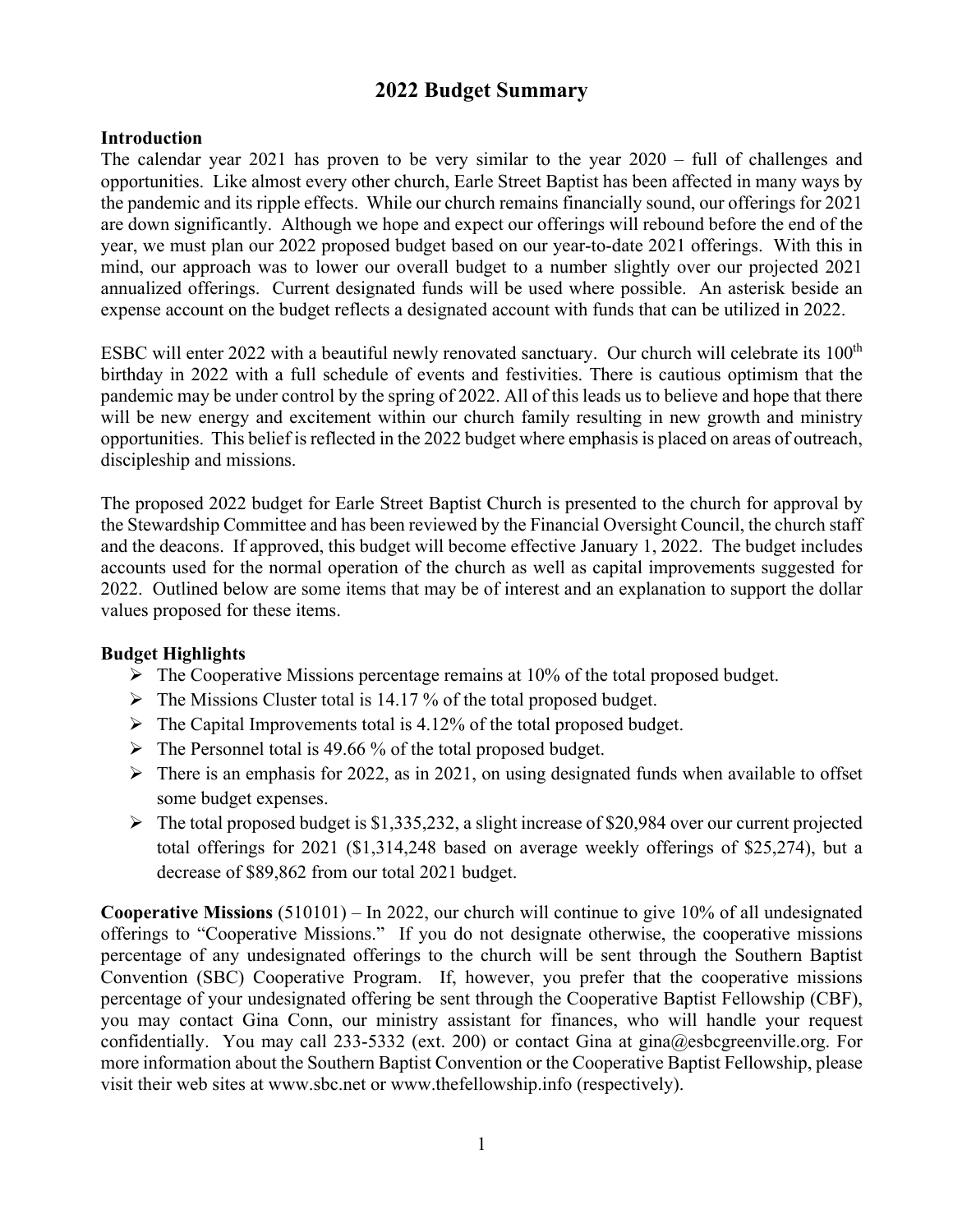**Worship Cluster –** Guest Speakers (520110) has a significant increase to cover the expense of guest speakers during our centennial year as well as any guest preachers asked to fill the pulpit periodically in the absence of an associate pastor.

**Missions Cluster** – Reflecting our belief that healthy churches remain missional in their focus, the 2022 budget reflects our support of missions through the Missions Cluster, giving 14.17% of the total 2022 proposed budget, well over a tithe of the church's anticipated offerings.

Unfortunately, our church was unable to participate in the planned international mission trip to Thailand in both 2020 and 2021 due to the public health situation in that country. A large portion of the expenses for this trip, originally planned for the summer of 2020, was expended and then refunded back to us in 2020. These funds are reflected in a designated account (102222/Adult International Mission Trip) on the Cash Financial Statement.

Our church was able to participate in the mission trip to the Bronx, New York this past summer and has another trip planned for 2022. The funds requested in the Bronx Mission Trip (510129) will be used to provide additional financial support to adults wishing to participate in the trip.

The National Missions Team (510125) as well as the Woman's Missionary Union (530115) were dissolved over the past year at the request of their leadership. Therefore, no budget funds were requested by these entities for 2022.

The Missions Contingency (510128) was increased this year with the anticipation that there may be new mission efforts in 2022 that are not yet known.

**Fellowship Cluster –** Kids Camps (550115) is a new line item this year. The participation of our children (grades 1-5) in CentriKid camp last year was a huge success. These funds are being requested to help offset the expense of chaperones for this camp and possibly others of this type.

Our Wednesday night fellowship meals were discontinued in the spring of 2020. We look forward to offering this again in 2022 but with some necessary modifications. Since we are unsure at this time exactly what these modifications might look like, the Kitchen Supplies (590116) and the Wednesday Night Dinner (590115) line items were increased.

**Spiritual Growth Cluster –** Special Event/Preschool and Children (550115) was combined with Children/Preschool Supplies (550108). The increase in line item 550108 of \$3500 is a result of the combination of these two budget requests into one account.

**Ministry Cluster –** The Connections Team is a new entity formed by the combination of the Outreach Team, the Inreach Team, and the New Member Welcome Team. The purpose of the Connections Team is to help members and guests get engaged and involved in the life of our church. The budget funds are requested to support these efforts.

#### **Administration Cluster**

 **Utilities** (600108) – This account is decreased for 2022. While our utilities were still not in full utilization during 2021, the budgeted amount for 2021 was still higher than our anticipated expenses. Additionally, we are seeing cost savings from the energy efficient capital